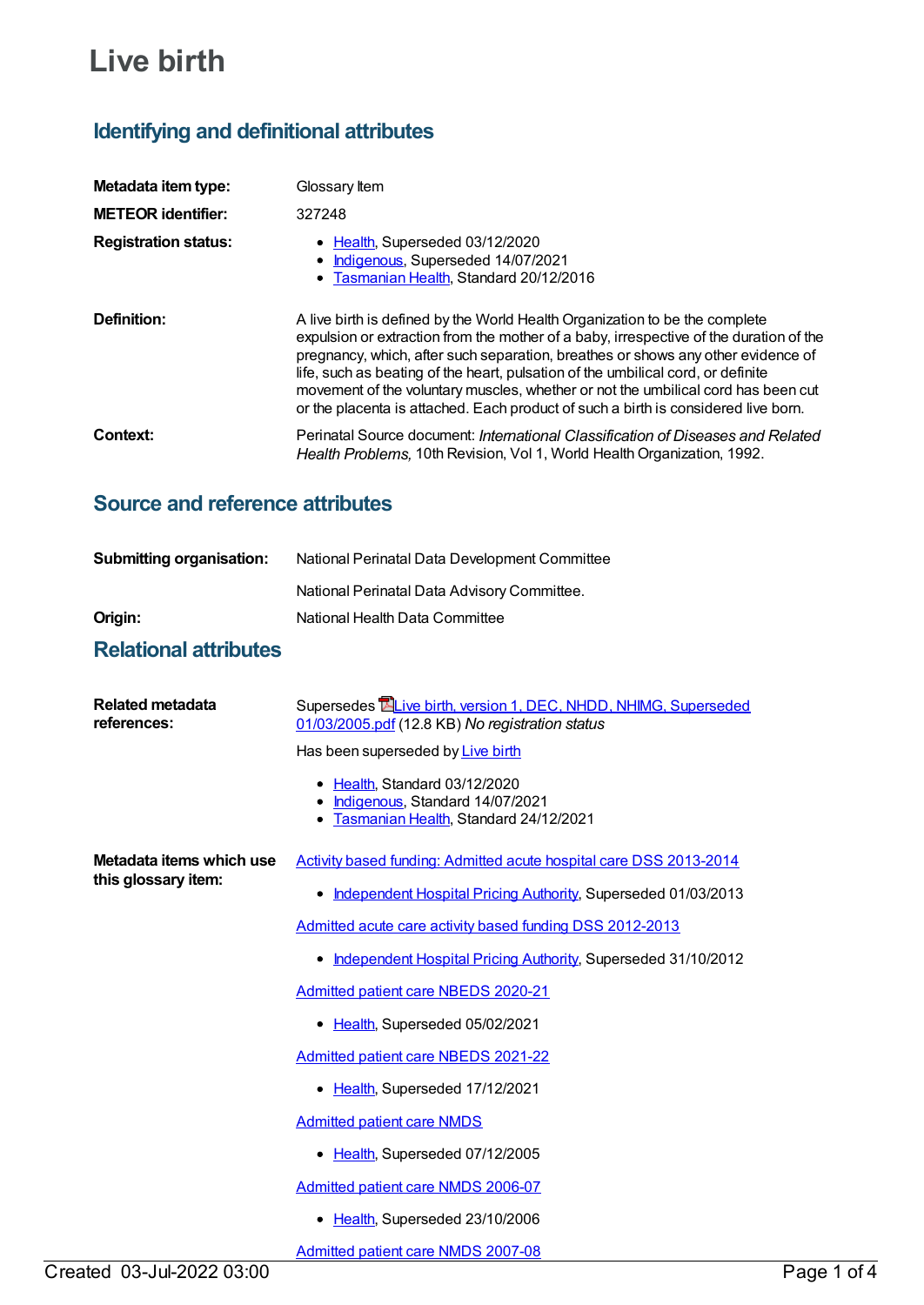• [Health](https://meteor.aihw.gov.au/RegistrationAuthority/12), Superseded 05/02/2008

[Admitted](https://meteor.aihw.gov.au/content/361679) patient care NMDS 2008-09

• [Health](https://meteor.aihw.gov.au/RegistrationAuthority/12), Superseded 04/02/2009

[Admitted](https://meteor.aihw.gov.au/content/374205) patient care NMDS 2009-10

• [Health](https://meteor.aihw.gov.au/RegistrationAuthority/12), Superseded 22/12/2009

[Admitted](https://meteor.aihw.gov.au/content/386797) patient care NMDS 2010-11

• [Health](https://meteor.aihw.gov.au/RegistrationAuthority/12), Superseded 18/01/2011

[Admitted](https://meteor.aihw.gov.au/content/426861) patient care NMDS 2011-12

- [Commonwealth](https://meteor.aihw.gov.au/RegistrationAuthority/10) Department of Health, Recorded 16/07/2015
- [Health](https://meteor.aihw.gov.au/RegistrationAuthority/12), Superseded 11/04/2012

[Admitted](https://meteor.aihw.gov.au/content/466132) patient care NMDS 2012-13

• [Health](https://meteor.aihw.gov.au/RegistrationAuthority/12), Superseded 02/05/2013

[Admitted](https://meteor.aihw.gov.au/content/491555) patient care NMDS 2013-14

• [Health](https://meteor.aihw.gov.au/RegistrationAuthority/12), Superseded 11/04/2014

[Admitted](https://meteor.aihw.gov.au/content/535047) patient care NMDS 2014-15

• [Health](https://meteor.aihw.gov.au/RegistrationAuthority/12), Superseded 13/11/2014

[Admitted](https://meteor.aihw.gov.au/content/588909) patient care NMDS 2015-16

• [Health](https://meteor.aihw.gov.au/RegistrationAuthority/12), Superseded 10/11/2015

[Admitted](https://meteor.aihw.gov.au/content/612171) patient care NMDS 2016-17

• [Health](https://meteor.aihw.gov.au/RegistrationAuthority/12), Superseded 05/10/2016

[Admitted](https://meteor.aihw.gov.au/content/641349) patient care NMDS 2017-18

• [Health](https://meteor.aihw.gov.au/RegistrationAuthority/12), Superseded 25/01/2018

[Admitted](https://meteor.aihw.gov.au/content/676382) patient care NMDS 2018-19

- ACT Health [\(retired\)](https://meteor.aihw.gov.au/RegistrationAuthority/9), Candidate 09/08/2018
- [Health](https://meteor.aihw.gov.au/RegistrationAuthority/12), Superseded 12/12/2018

[Admitted](https://meteor.aihw.gov.au/content/699728) patient care NMDS 2019-20

• [Health](https://meteor.aihw.gov.au/RegistrationAuthority/12), Superseded 18/12/2019

[Admitted](https://meteor.aihw.gov.au/content/713850) patient care NMDS 2020–21

• [Health](https://meteor.aihw.gov.au/RegistrationAuthority/12), Superseded 05/02/2021

[Admitted](https://meteor.aihw.gov.au/content/728439) patient care NMDS 2021–22

• [Health](https://meteor.aihw.gov.au/RegistrationAuthority/12), Superseded 20/10/2021

Admitted subacute and [non-acute](https://meteor.aihw.gov.au/content/727327) hospital care NBEDS 2021–22

• [Health](https://meteor.aihw.gov.au/RegistrationAuthority/12), Superseded 20/10/2021

Birth [event—birth](https://meteor.aihw.gov.au/content/269994) plurality, code N

• [Health](https://meteor.aihw.gov.au/RegistrationAuthority/12), Superseded 07/03/2014

Birth [event—birth](https://meteor.aihw.gov.au/content/668881) plurality, code N

- ACT Health [\(retired\)](https://meteor.aihw.gov.au/RegistrationAuthority/9), Candidate 14/08/2018
- [Health](https://meteor.aihw.gov.au/RegistrationAuthority/12), Superseded 12/12/2018
- [Indigenous](https://meteor.aihw.gov.au/RegistrationAuthority/6), Superseded 02/04/2019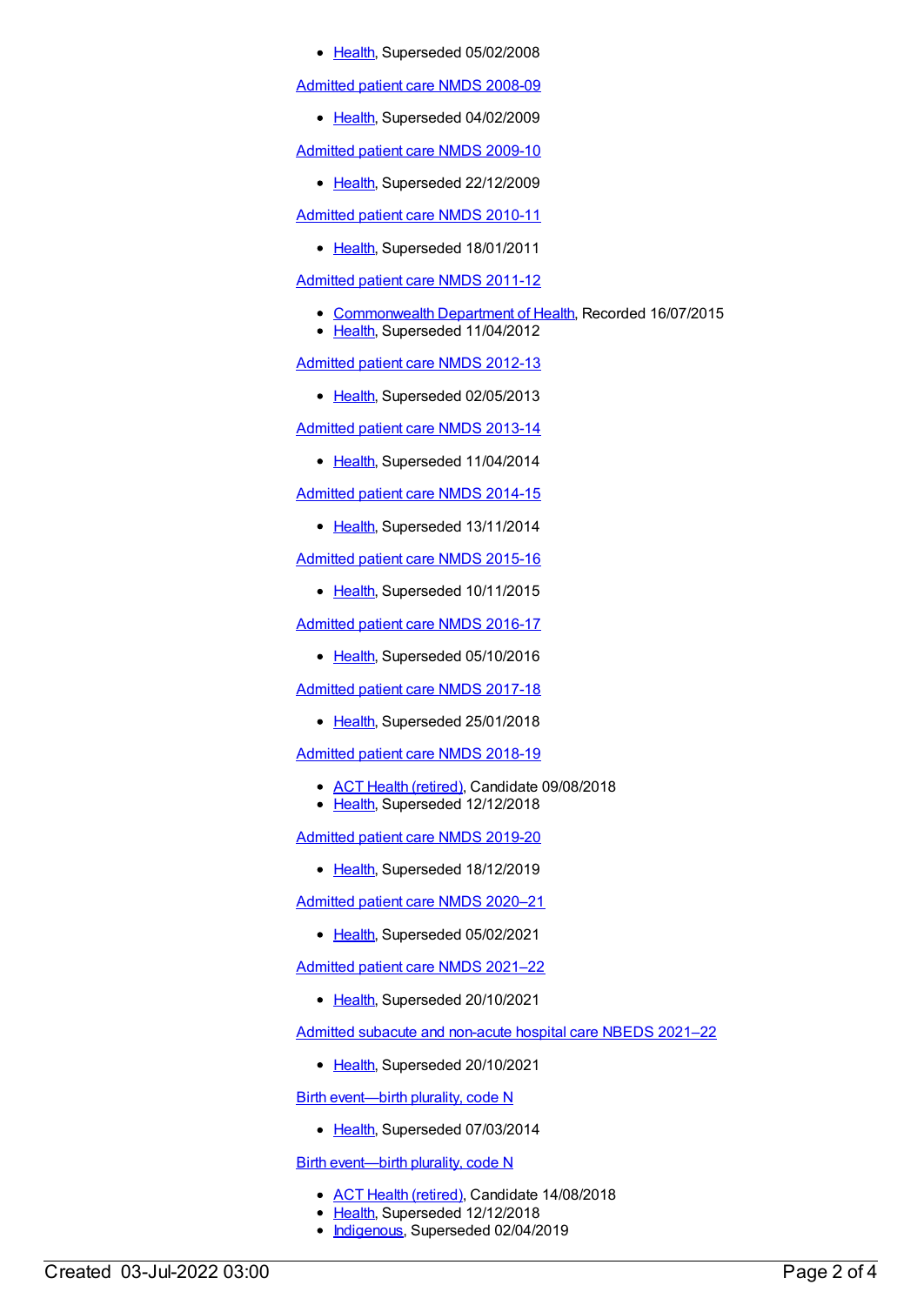#### [Birth—birth](https://meteor.aihw.gov.au/content/269938) weight, total grams NNNN

- [Health](https://meteor.aihw.gov.au/RegistrationAuthority/12), Superseded 02/08/2017
- **[Tasmanian](https://meteor.aihw.gov.au/RegistrationAuthority/15) Health, Superseded 03/07/2020**

#### [Birth—birth](https://meteor.aihw.gov.au/content/668986) weight, total grams NNNN

- ACT Health [\(retired\)](https://meteor.aihw.gov.au/RegistrationAuthority/9), Candidate 14/08/2018
- [Health](https://meteor.aihw.gov.au/RegistrationAuthority/12), Superseded 12/12/2018
- [Tasmanian](https://meteor.aihw.gov.au/RegistrationAuthority/15) Health, Superseded 03/07/2020

#### **[Birthweight](https://meteor.aihw.gov.au/content/696102)**

- [Health](https://meteor.aihw.gov.au/RegistrationAuthority/12), Superseded 03/12/2020
- [Indigenous](https://meteor.aihw.gov.au/RegistrationAuthority/6), Standard 02/04/2019
- [Tasmanian](https://meteor.aihw.gov.au/RegistrationAuthority/15) Health, Standard 24/06/2020

#### [Female—number](https://meteor.aihw.gov.au/content/269931) of previous pregnancies (live birth), total NN

• [Health](https://meteor.aihw.gov.au/RegistrationAuthority/12), Standard 01/03/2005

#### [Female—parity](https://meteor.aihw.gov.au/content/475799)

- ACT Health [\(retired\)](https://meteor.aihw.gov.au/RegistrationAuthority/9), Candidate 14/08/2018
- [Health](https://meteor.aihw.gov.au/RegistrationAuthority/12), Superseded 12/12/2018
- **[Tasmanian](https://meteor.aihw.gov.au/RegistrationAuthority/15) Health, Superseded 03/07/2020**

#### [Female—parity](https://meteor.aihw.gov.au/content/696258)

- [Health](https://meteor.aihw.gov.au/RegistrationAuthority/12), Superseded 03/12/2020
- **[Tasmanian](https://meteor.aihw.gov.au/RegistrationAuthority/15) Health, Superseded 11/06/2021**

#### [Female—parity,](https://meteor.aihw.gov.au/content/696262) total pregnancies N[N]

- [Health](https://meteor.aihw.gov.au/RegistrationAuthority/12), Superseded 03/12/2020
- [Tasmanian](https://meteor.aihw.gov.au/RegistrationAuthority/15) Health, Superseded 11/06/2021

#### [Female—parity,](https://meteor.aihw.gov.au/content/501710) total pregnancies N[N]

- ACT Health [\(retired\)](https://meteor.aihw.gov.au/RegistrationAuthority/9), Candidate 14/08/2018
- [Health](https://meteor.aihw.gov.au/RegistrationAuthority/12), Superseded 12/12/2018
- **[Tasmanian](https://meteor.aihw.gov.au/RegistrationAuthority/15) Health, Superseded 03/07/2020**

#### [Perinatal](https://meteor.aihw.gov.au/content/510127) DSS 2014-15

• [Health](https://meteor.aihw.gov.au/RegistrationAuthority/12), Superseded 13/11/2014

#### [Perinatal](https://meteor.aihw.gov.au/content/581388) DSS 2015-16

• [Health](https://meteor.aihw.gov.au/RegistrationAuthority/12), Superseded 04/09/2015

#### [Perinatal](https://meteor.aihw.gov.au/content/605250) NBEDS 2016-17

• [Health](https://meteor.aihw.gov.au/RegistrationAuthority/12), Superseded 05/10/2016

#### [Perinatal](https://meteor.aihw.gov.au/content/654975) NBEDS 2017-18

• [Health](https://meteor.aihw.gov.au/RegistrationAuthority/12), Superseded 02/08/2017

#### [Perinatal](https://meteor.aihw.gov.au/content/668809) NBEDS 2018-19

• [Health](https://meteor.aihw.gov.au/RegistrationAuthority/12), Superseded 12/12/2018

### [Perinatal](https://meteor.aihw.gov.au/content/694991) NBEDS 2019–20

• [Health](https://meteor.aihw.gov.au/RegistrationAuthority/12), Superseded 20/11/2019

[Perinatal](https://meteor.aihw.gov.au/content/716067) NBEDS 2020–21

• [Health](https://meteor.aihw.gov.au/RegistrationAuthority/12), Superseded 03/12/2020

[Perinatal](https://meteor.aihw.gov.au/content/489433) NMDS 2013-14